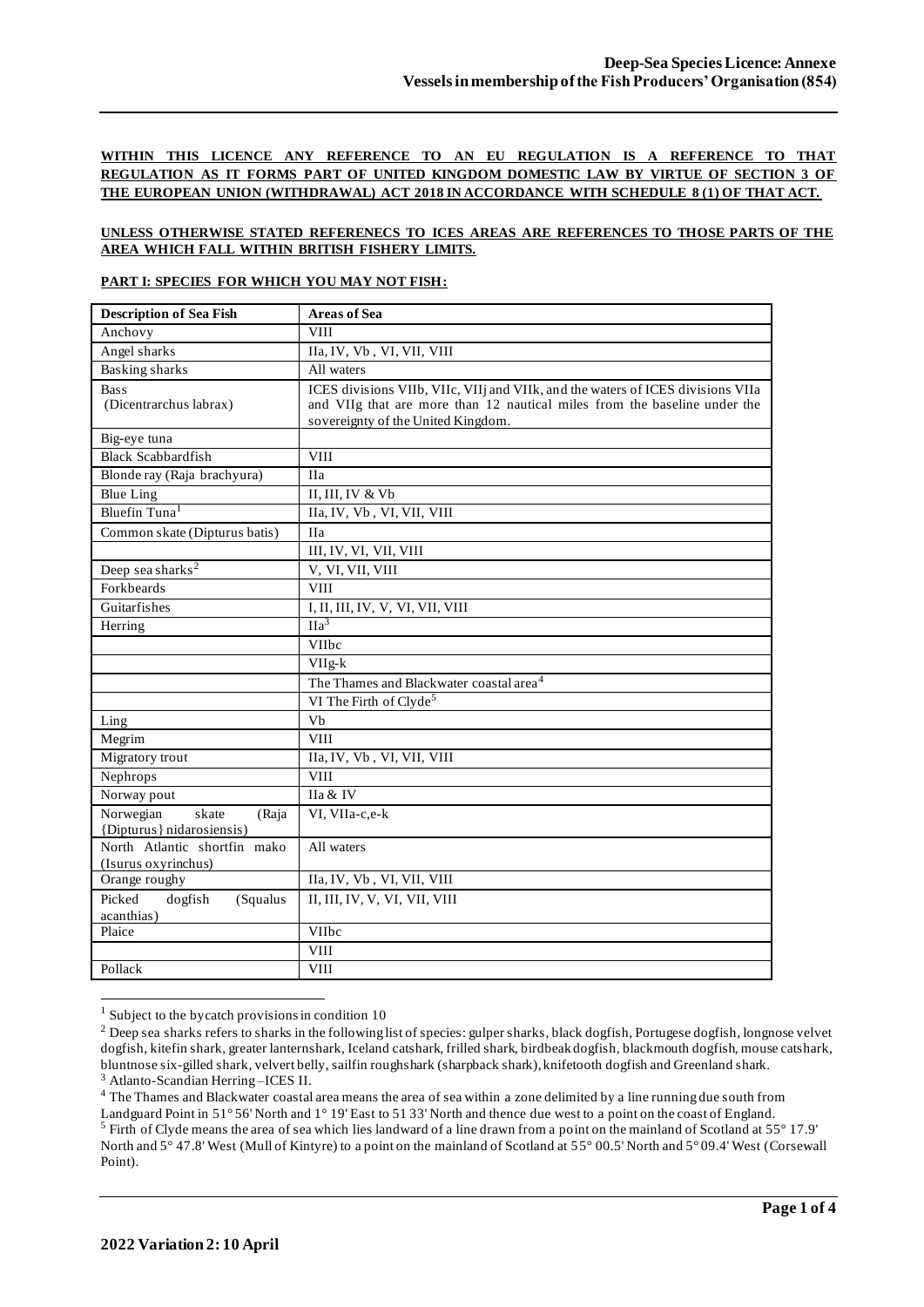| Porbeagle                       | All waters                                   |  |  |  |
|---------------------------------|----------------------------------------------|--|--|--|
| Redfish                         | Vb                                           |  |  |  |
| Roundnose Grenadier             | III                                          |  |  |  |
| Salmon                          | IIa, IV, Vb, VI, VII, VIII                   |  |  |  |
| Sandeels                        | Scottish Inshore Waters <sup>6</sup>         |  |  |  |
| <b>Skates and Rays</b>          | <b>VIII</b>                                  |  |  |  |
| Small-eyed<br>(Raja<br>ray      | IIa, IV, VIa, VIb, VIIa-c, VIIe and VIIh-k   |  |  |  |
| microocellata)                  |                                              |  |  |  |
| lanternshark<br>Smooth          | IIa, IV                                      |  |  |  |
| (Etmopterus pusillus)           |                                              |  |  |  |
|                                 | I, V, VI, VII, VIII                          |  |  |  |
| Sole                            | <b>VIIbc</b>                                 |  |  |  |
|                                 | <b>VIII</b>                                  |  |  |  |
| Starry Ray (Amblyraja radiata)  | IIa, IIIa, IV, VIId                          |  |  |  |
| Thornback ray (Raja clavata)    | <b>IIIa</b>                                  |  |  |  |
| Tope shark (Galeorhinus galeus) | When taken with longlines in IIa, IV; and in |  |  |  |
|                                 | I, V, VI, VII, VIII                          |  |  |  |
| Undulate Ray (Raja undulata)    | VI                                           |  |  |  |
| White sharks                    | IIa, IV, Vb, VI, VII, VIII                   |  |  |  |
| White Skate (Rostroraja alba)   | VI, VII, VIII                                |  |  |  |
| Whiting                         | <b>VIII</b>                                  |  |  |  |

## **SPECIES FOR WHICH YOU MAY NOT FISH CONTINUED**

| <b>DESCRIPTION OF SEA FISH</b> | <b>AREAS OF SEA</b>                                                           |
|--------------------------------|-------------------------------------------------------------------------------|
| Black scabbardfish             | V, VI, VII, VIII                                                              |
| Deep sea sharks <sup>1</sup>   | V, VI, VII, VIII                                                              |
| Forkbeards                     | <b>VIII</b>                                                                   |
| Orange roughy                  | I, II, III, IV, V, VI, VII, VIII                                              |
| Roundnose grenadier            | III, VIII                                                                     |
| Mackerel                       | IVa Flexibility box <sup>7</sup> (Seasonal closure 15th February – 31st July) |

### **PART II: QUOTA LIMITATIONS OF TAC STOCKS**

### **LICENCE HOLDERS ARE REMINDED THAT QUOTA LIMITS ARE IN LIVE WEIGHT.**

For the conversion factors that apply see the bottom of this Annexe.

| <b>SPECIES</b>      | <b>SEA AREA</b>            |
|---------------------|----------------------------|
| Alfonsinos          | III, IV, V, VI, VII, VIII  |
| Black scabbardfish  | I, II, III, IV             |
| <b>Forkbeards</b>   | I, II, III, IV, V, VI, VII |
| Roundnose grenadier | I, II, IV, Vb, VI, VII     |

<sup>6</sup> "Scottish inshore waters" means the sea adjacent to the coast of Scotland and to the landward of a limit of 6 nautical miles from the baseline from which the territorial sea is measured, up to the mean high water mark of ordinary spring tides.

 $<sup>7</sup>$  Mackerel caught in ICES Division IVa in the periods between 1 August and 15 February shall be recorded against the Western</sup> mackerel quota. All other catches of mackerel in ICES Division IVa shall be recorded against the North Sea mackerel quota and shall be subject to any quota limitations set out at **Part II** of this **Annex**.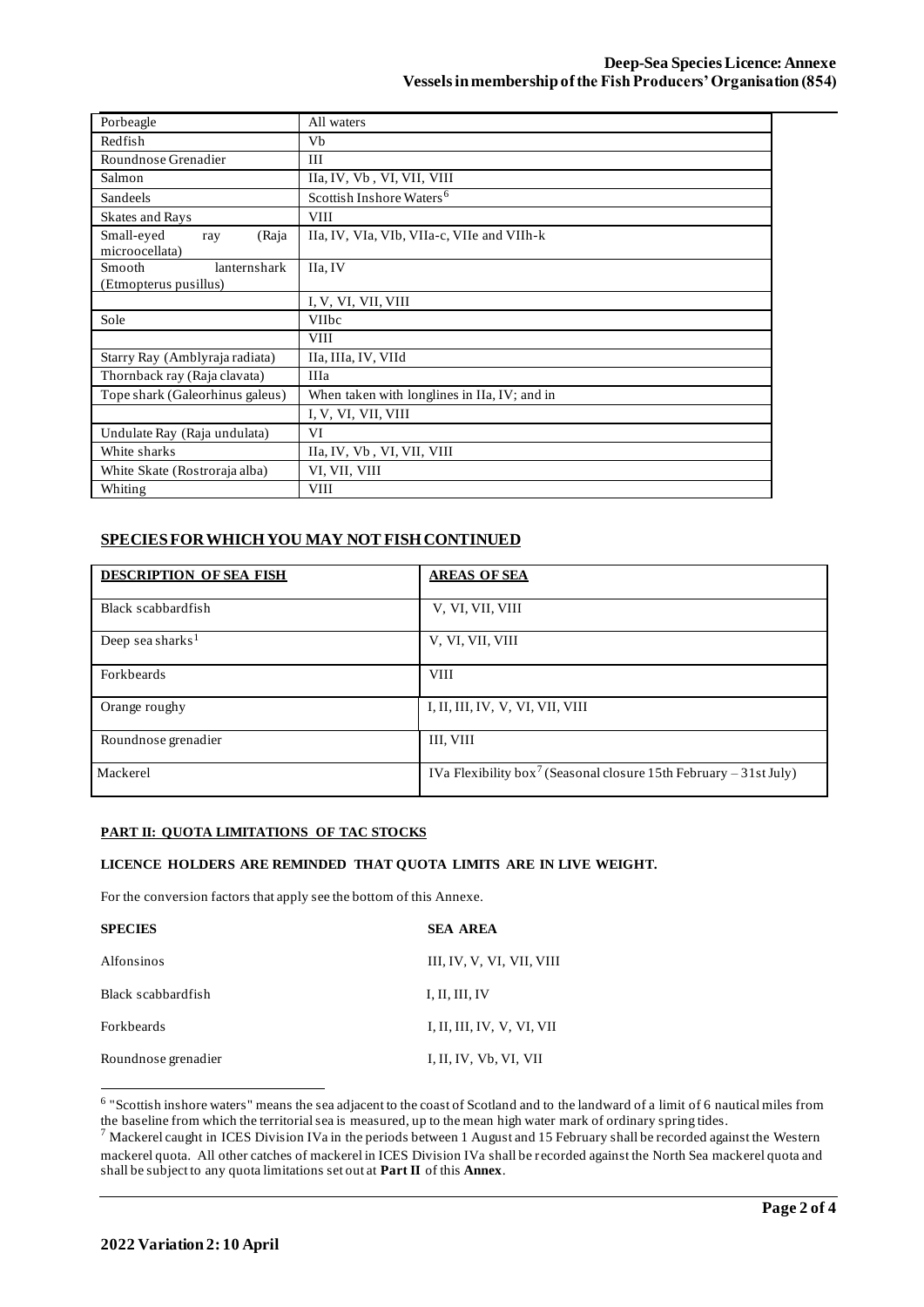Red seabream VI, VII, VIII

| <b>Species</b>                            | Code                     | Gutted                | Gutted &<br>Headed   | <b>Fillets</b> | Parts       |
|-------------------------------------------|--------------------------|-----------------------|----------------------|----------------|-------------|
| Anglerfish<br>Bass<br><b>Blue Whiting</b> | ANF<br>BSE<br><b>WHB</b> | 1.22<br>1.125<br>1.15 | 3.0                  | 2.7            | $3.0^{8}$   |
| <b>Brill</b>                              | <b>BLL</b>               | 1.09                  | 2.7                  |                |             |
| $\mathrm{Cod}$                            | <b>COD</b>               | 1.17                  | 1.7                  | 2.6            | $1.38^{9}$  |
| Conger Eel                                | COE                      | 1.125                 |                      | 2.7            |             |
| Common Dab                                | DAB                      | 1.11                  | 1.39                 |                |             |
| Common Sole                               | SOL                      | 1.04                  |                      | 2.5            |             |
| Flounder                                  | <b>FLE</b>               | 1.08                  |                      | 2.7            | $1.39^{10}$ |
| Greenland Halibut GHL                     |                          | 1.08                  |                      |                |             |
| Halibut                                   | HAL                      | 1.08                  |                      | 2.7            |             |
| Haddock                                   | <b>HAD</b>               | 1.17                  | 1.46                 | 2.6            |             |
| Hake                                      | HKE                      | 1.11                  | 1.4                  | 2.6            |             |
| Herring                                   | <b>HER</b>               | 1.12                  | 1.19                 |                |             |
| Horse Mackerel                            | JAX                      | 1.08                  |                      |                |             |
| Lemon Sole                                | <b>LEM</b><br>LIN        | 1.05<br>1.14          | 1.32                 | 2.5<br>2.64    | $2.8^{11}$  |
| Ling<br>Mackerel                          | MAC                      | 1.09                  |                      |                |             |
| Megrims                                   | LEZ                      | 1.06                  |                      | 2.5            |             |
| Mullet                                    | MUL                      | 1.125                 |                      | 2.7            |             |
| Nephrops                                  | <b>NEP</b>               |                       |                      |                | $3.0^{6}$   |
| Plaice                                    | PLE                      | 1.05                  | 1.39                 | 2.4            |             |
| Pollack                                   | POL                      | 1.17                  | 1.36                 | 2.7            |             |
| Redfish                                   | <b>RED</b>               | 1.19                  |                      |                |             |
| Red Mullet                                | <b>MUR</b>               | 1.125                 |                      | 2.7            |             |
| Saithe                                    | <b>POK</b>               | 1.19                  | 1.44                 | 2.9            |             |
| Skates & Rays <sup>12</sup>               |                          | 1.13                  |                      |                | $2.09^{13}$ |
| Picked dogfish                            | <b>DGS</b>               | 1.35                  |                      | 2.7            | $2.52^{8}$  |
| Tope                                      | GAG                      | 1.125                 |                      |                |             |
| Turbot                                    | <b>TUR</b>               | 1.09                  |                      | 2.7            |             |
| Tusk                                      | <b>USK</b>               | 1.14                  |                      |                |             |
| Whiting                                   | WHG                      | 1.18                  | 1.41                 | 2.7            |             |
| Witch                                     | WIT                      | 1.06                  |                      | 2.7            |             |
|                                           |                          |                       |                      |                |             |
| <b>Deep Sea Species</b>                   | Code                     | Gutted                | Gutted $&$<br>Headed | Fillets        | Parts       |
| <b>Black Scabbardfish</b>                 | <b>BSF</b>               | 1.24                  |                      |                | $1.4^7$     |
| <b>Blue Ling</b>                          | <b>BLE</b>               | 1.17                  | 1.32                 | 2.8            |             |
| Greater Forkbeard                         | <b>GFB</b>               | 1.11                  | 1.4                  |                |             |
| Greenland Halibut                         | <b>GHL</b>               | 1.08                  |                      |                |             |
| Roundnose GrenadierRNG                    |                          | 1.11                  | 1.92                 |                | $3.2^{14}$  |
| Red Seabream                              | <b>SBR</b>               | 1.11                  |                      | 2.7            |             |

| <b>Deep Sea Sharks</b> | Code Whole – Heads On Heads On<br>Ungutted | Gutted | Heads Off Gutted | Heads $Off15$ | Skinned & Gutted Trunks – Head Off<br>Fins Off |
|------------------------|--------------------------------------------|--------|------------------|---------------|------------------------------------------------|
|                        |                                            |        |                  |               |                                                |

<sup>8</sup> Tails

<sup>9</sup> Headed

<sup>10</sup> Gutted, headed and skinned

<sup>11</sup> Gutted and salted

<sup>12</sup> Species specific codes and ID guides are available from your local fisheries office

<sup>13</sup> Wings

<sup>14</sup> Gutted, headed and tailed